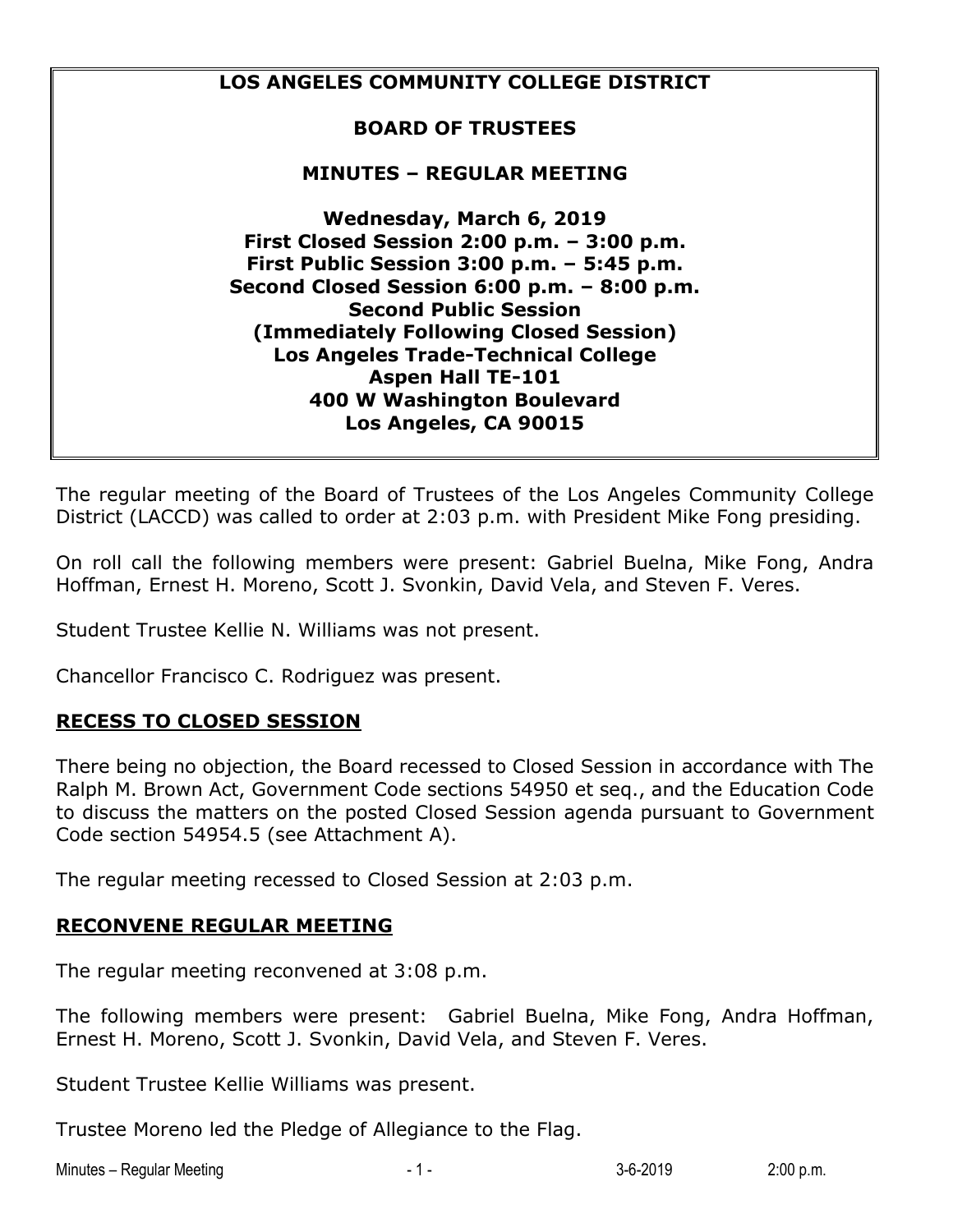## **Welcome Remarks by Laurence Frank, President, Los Angeles Trade-Technical College**

Mr. Laurence Frank, President, Los Angeles Trade-Technical College (LATTC), welcomed everyone.

## **APPROVAL OF MINUTES**

Motion by Trustee Vela, seconded by Trustee Buelna, to approve the following minutes:

Regular Board Meeting and Closed Session: February 6, 2019

*Student Trustee Advisory Vote: Aye (Williams) APPROVED: 7*

## **REPORTS FROM REPRESENTATIVES OF EMPLOYEE ORGANIZATIONS AT THE RESOURCE TABLE**

The following individuals reported from the Resource Table:

Ms. Joanne Waddell, President, Los Angeles College Faculty Guild; Ms. Velma Butler, President, AFT College Staff Guild; Dr. Angela Echeverri, President, District Academic Senate; Ms. Christzann Ozan, Higher Education Division Delegate, SEIU Local 99; and Mr. Paul De La Cerda, President of the Administrative Association, Local 911.

Trustee Buelna discussed that Ms. Toni Harris, the first female football player from the East Los Angeles College (ELAC) Huskies, was featured in a Toyota commercial that aired during Super Bowl on Sunday, February 3, 2019. He inquired if someone had helped her negotiate compensation for her appearance in the Toyota commercial.

Mr. Marvin Martinez indicated that the football coach helped her negotiate a better deal. She received monetary compensation, scholarships, and a new car.

Mr. Jeffrey Prieto, General Counsel, recommended that this topic be agenized for further discussion in order to clarify the LACCD's ability to represent student athletes.

Trustee Svonkin requested that a special recognition be conducted for Local 99 members and that the Chancellor report on the work site issues addressed by Ms. Christzann Ozan, Higher Education Division Delegate, SEIU Local 99, at today's meeting.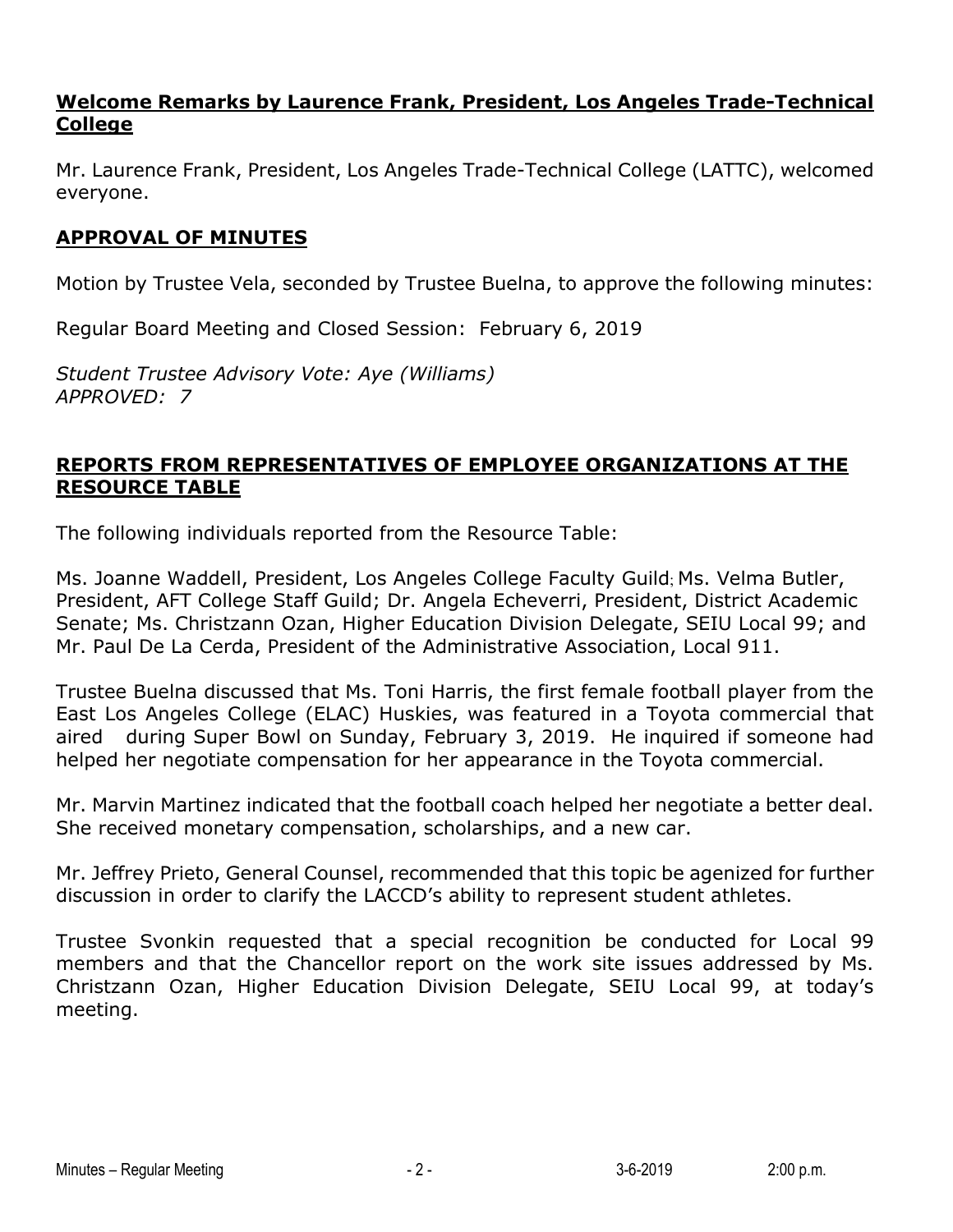# **PUBLIC AGENDA REQUESTS**

#### Oral Presentations

President Fong read the cautionary language for speakers and their personal responsibility and, potentially, personal liability for defamatory remarks.

President Fong stated that since the Board Rules provide a maximum of 20 minutes per topic and there are more than seven speakers, he entertained a motion for each speaker to be allotted two minutes.

Motion by Trustee Vela, seconded by Trustee Moreno, to allocate two minutes per speaker.

*Student Trustee Advisory Vote: Aye (Williams) APPROVED: 6 NO: 1 (Svonkin)*

Mr. Gregg J. Donahue discussed the 2020 Census Jobs available in Los Angeles County.

The following individuals addressed the Board regarding various issues of concern at Los Angeles Trade-Technical College with the administration regarding grants and campus leadership:

Mr. Ralph Tropf, Ms. Lisa Moreno, Dr. Ron Esteroff, Ms. Maria Siccardi, Ms. Deirdre Wood-McDermott, Ms. Juanita Lopez, Mr. John Glavan, Ms. Maryann Galindo, Mr. Lou Siegel, Mr. James Gooden, and Ms. Tarita Whitley.

The following individuals addressed the Board regarding their support of the Child Development Centers (CDCs) and the vital educational experience student workers gain in the CDCs:

Ms. LaTanga Hardy, Ms. Jessica Mccarns, Ms. Olga Serrato, Ms. Amber Chavez, Ms. Diane Stein, Ms. Stephanie Castillo, Ms. Araceli Montes, Ms. Bianette Linares, Ms. Argelia Tibbs, Ms. Ciara Vllanueva, Mr. Andy Zavala, Ms. Maya Gallegos, Ms. Suyapa Ramirez, Ms. Marcia Cagigas, Ms. Stephanie Talavera, Mr. Edwin Cruz, Ms. Diane Stein, Ms. Sonia Campos Rivera, Ms. Araceli Montes, Ms. Marina Henderson, Mr. Miguel Hurtado, and Mr. Brandon Bass.

The following individuals addressed the Board regarding their positive experience at LATTC:

Mr. Blaire Fierce, Mr. John M., Mr. Christian Alvarez, Mr. Marvin Segundo, and Ms. Marcia R. Wilson.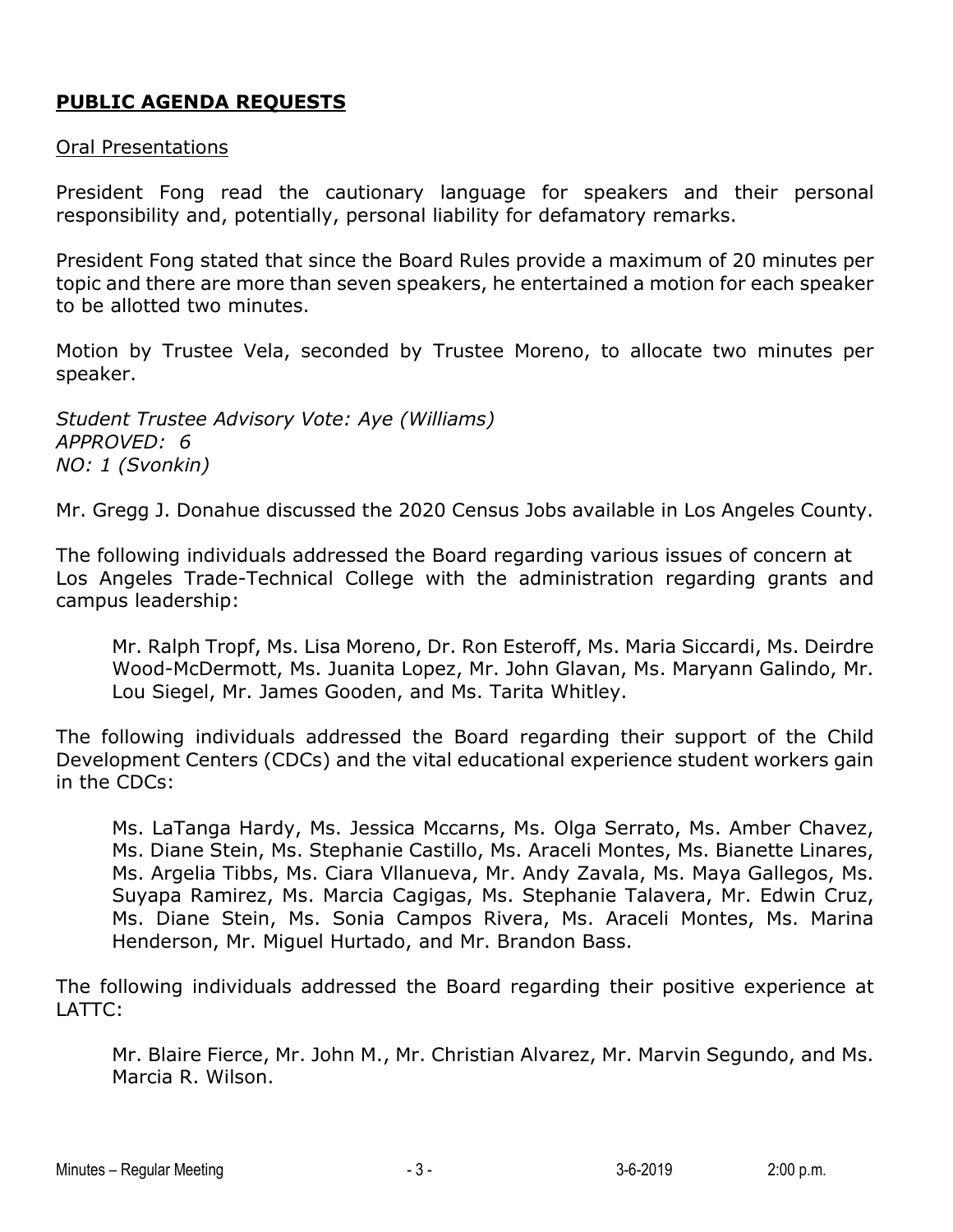Mr. Carson L. Manuel addressed the Board regarding LATTC's reentry Pathway to Academic, Career and Transfer Success.

Mr. Ron Jackson discussed George Lucas' proposed museum in Exposition Park and provided copies of the LA Times article entitled "New Force in LA" to the Board.

Mr. John McDowell addressed the Board regarding legislation and the budget.

Mr. Willard Beasley addressed the Board regarding re-entry Symposium.

The following individuals addressed the Board regarding workplace bullying, retaliation, and hostile work environment:

Ms. Chris Ozan, Mr. Brandon Bass, Mr. Max Arias, Mr. Mike Price, Ms. Tracy Marshall, Mr. Dean Brown, and Mr. Ardarius Sanders.

Ms. Melinda Smith addressed the Board with issues of concern regarding the tenure evaluation process.

Ms. Rugmimi Vasquez presented a video created to inform students of the opportunities available to them with AB705 legislation, which helps more students succeed in completing a degree.

Proposed Actions

None

# **REQUESTS TO ADDRESS THE BOARD – MULTIPLE AGENDA MATTERS**

None

**\* \* \***

Reports and Recommendations from the Board

#### Reports of Standing and Special Committees

Trustee Svonkin reported on the Facilities Master Planning & Oversight Committee meeting of February 20, 2019.

Trustee Buelna reported on the Institutional Effectiveness & Student Success Committee of February 20, 2019.

Trustee Hoffman reported on the Budget & Finance Committee meeting of November 28, 2018.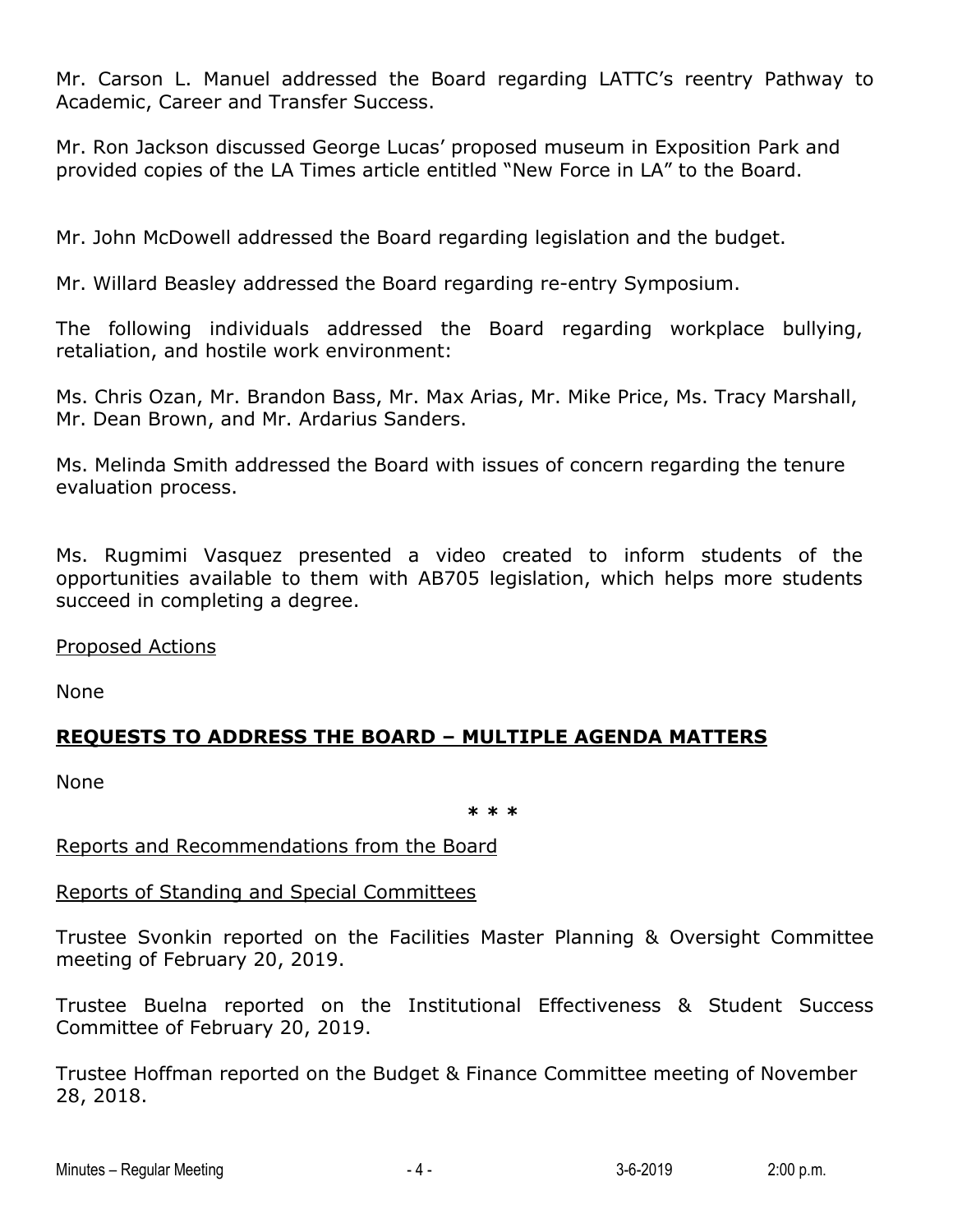Trustee Vela reported on the Legislative & Public Affairs Committee meeting that was held earlier today.

Student Trustee Williams reported on the Student Affairs Committee of February 7, 2019.

#### Proposed Actions

The following action item, considered as a part as if fully set forth hereto and certified copies of which will be on file in the Office of the Board of Trustees, was presented by the Board of Trustees and action taken as indicated.

#### Com. No. BT1. Resolution – District Classified Employees Retirement

Motion by Trustee Svonkin, seconded by Trustee Buelna, to adopt Com. No. BT1.

#### *APPROVED: 7 Ayes*

#### Com. No. BT2. Resolution – Sexual Harassment Awareness Month

Motion by Trustee Svonkin, seconded by Trustee Moreno, to adopt Com. No. BT2.

The following resolution is presented by Vice President Hoffman:

- WHEREAS, Sexual harassment is illegal, a form of sex discrimination, and is a violation of Title VII of the Civil Rights Act of 1964; and
- WHEREAS, April has been declared National "*Sexual Harassment Awareness Month*" and is intended as a means of educating employees to the many actions and behaviors and their consequences that can contribute to and cause a hostile or offensive work and learning environment; and
- WHEREAS, The "Me Too" movement spread virally in October 2017 as a hashtag used on social media to help demonstrate the widespread prevalence of sexual assault and harassment, especially in the workplace has brought about vital conversations about sexual violence into the mainstream; and
- WHEREAS, The current purpose of the "Me Too" movement is to give people the resources to have access to healing, and advocates for changes to laws and policies; and
- WHEREAS, Research shows that up to forty percent (40%) of middle and high school students report being victims or sexual violence or sexual harassment, with vast underreporting of these statistics also identified; and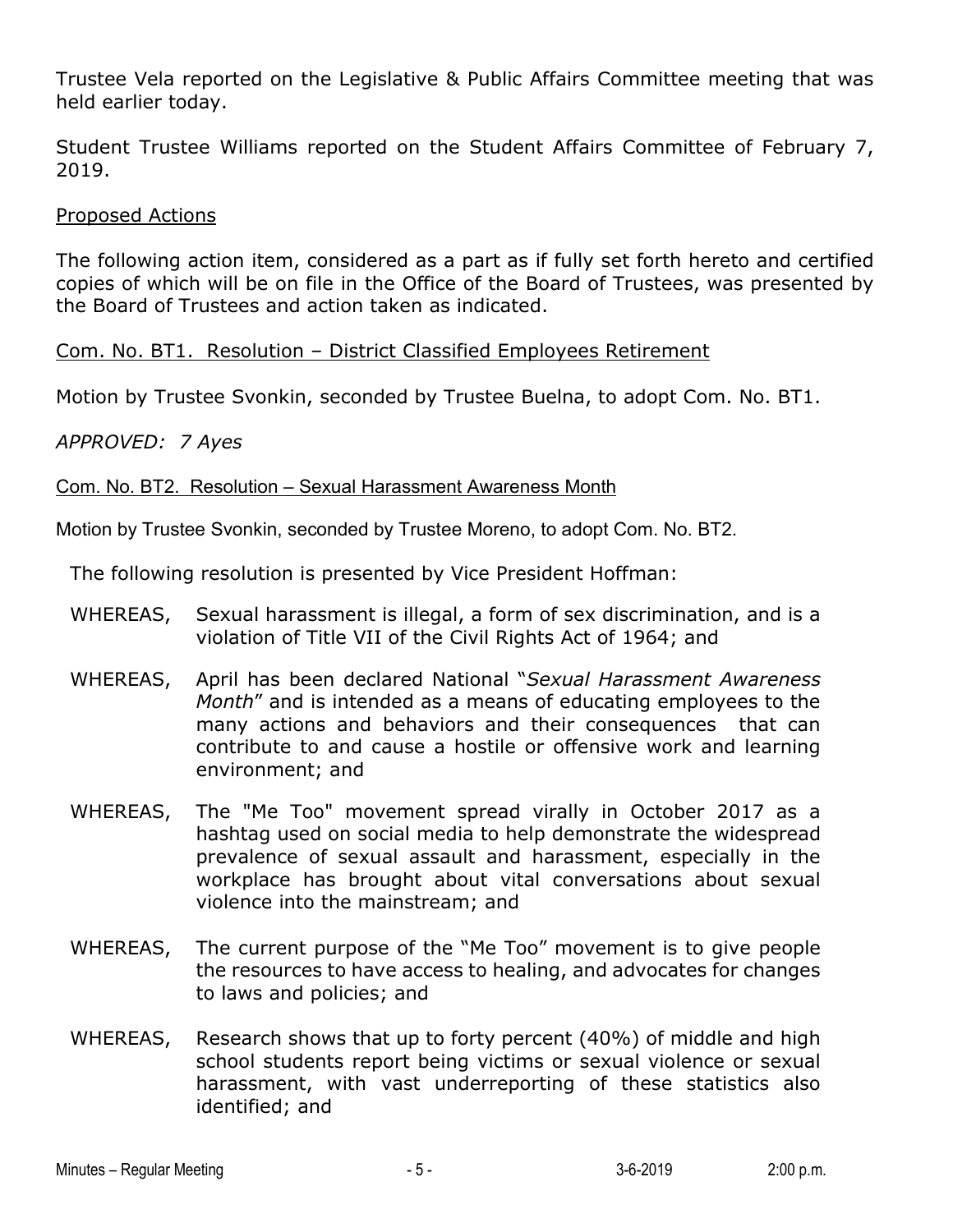- WHEREAS, Research shows that twenty percent (20%) or more of college-age students report being victims of sexual harassment and sexual violence; and
- WHEREAS, Research further indicates that educational institutions are the most common location of peer sexual victimization; and
- WHEREAS, Sexual violence or sexual harassment have devastating effects on students by negatively impacting their emotional and physical wellbeing, and can become a barrier to equal and free access to public education; and
- WHEREAS, California Law AB1825 mandates sexual harassment training for supervisors and the Los Angeles Community College District's Prohibited Discrimination and Harassment Policy supports an education and training program for all employees; and
- WHEREAS, The Los Angeles Community College District's Chancellor and College Presidents support having all employees educated and trained about federal and state laws concerning sexual harassment violations; and
- WHEREAS, Harmful attitudes, behaviors and misunderstandings allow sexual harassment violations to persist and allow victims/survivors to be re-victimized; and offenders to continue such behaviors; and
- WHEREAS, With proper education and promotion on the matter, we can be successful in raising better awareness of the seriousness of this issue and in turn reduce the number of incidents and complaints of sexual harassment in the workplace and on our campuses; and
- WHEREAS, Proper education and promotion on the matter is the best way towards creating a harassment free community; and
- WHEREAS, Creating a harassment free community requires the ongoing commitment on the part of everyone so that we can foster an environment that recognizes the worth and potential of every individual and promote the highest degree of respect among members of our college community; and
- WHEREAS, The Board of Trustees of the Los Angeles Community College District strongly supports the efforts of the District's Office of Diversity Programs and the Employee Assistance Program (EAP) to educate the college community about the significant impact and legal liability ramifications of sexual harassment in the workplace and on our campuses; now, therefore, be it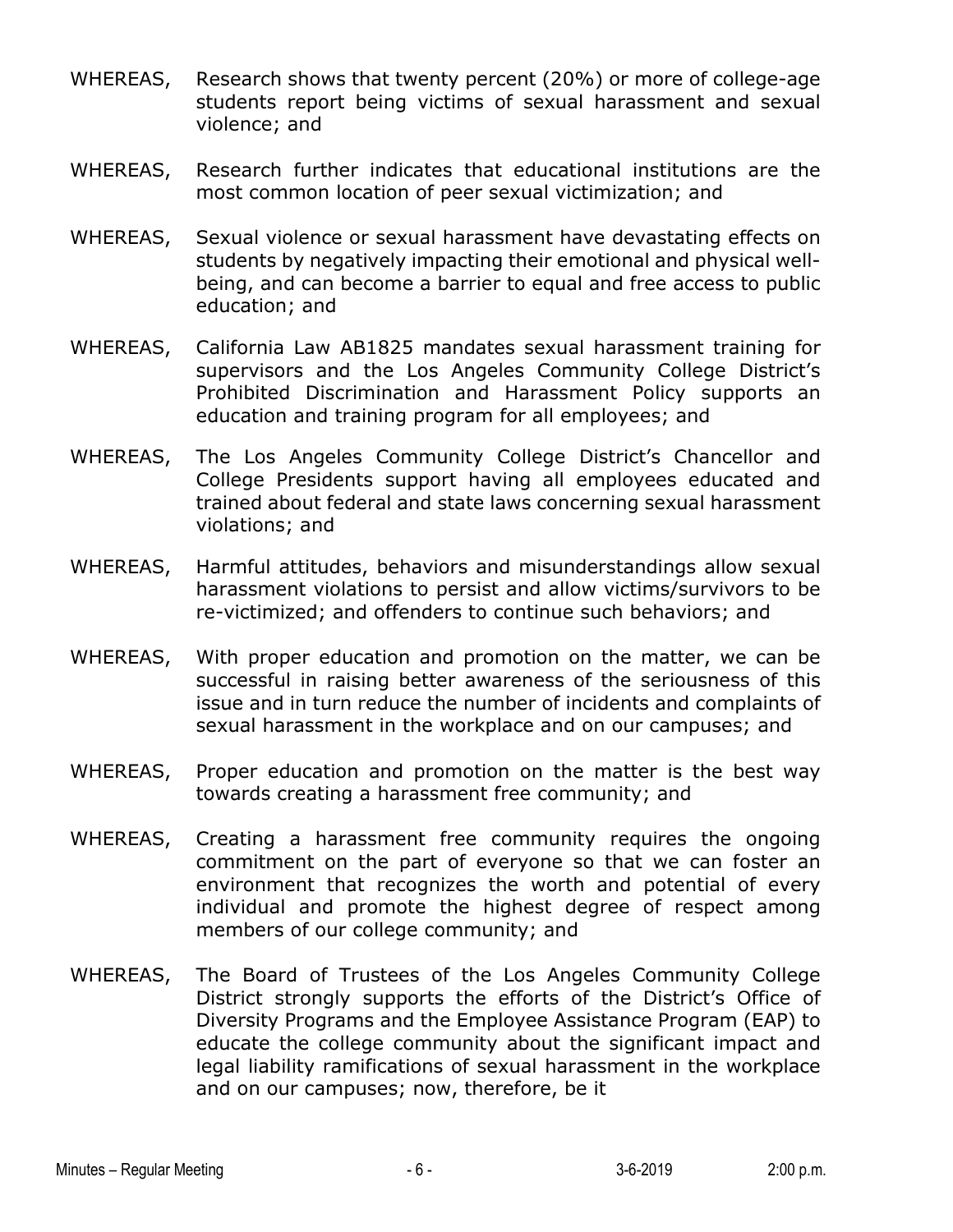- RESOLVED, That the Board of Trustees of the Los Angeles Community College District does hereby proclaim the month of April as "*Sexual Harassment Awareness Month*," and supports the strengthening of Title IX and other federal, state and local laws that identify, address the effects of, and prohibit sexual harassment and sexual violence impacting students; and be it further
- RESOLVED, That the Board of Trustees encourages all employees to increase their knowledge of the many types of sexual harassment and to engage in and promote an environment of mutual respect and dignity in the workplace; and be it further
- RESOLVED, That the Chancellor distribute a copy of this resolution to all nine campuses to increase awareness about *"Sexual Harassment Awareness Month."*

*Student Trustee Advisory Vote: Aye (Williams) ADOPTED: 6 Ayes ABSENT: 1 (Veres)*

Com. No. BT3. Resolution – In Remembrance of Dr. Armando M. Rodriguez Former President of East Los Angeles College

Motion by Trustee Svonkin, seconded by Trustee Moreno, to adopt Com. No. BT3.

The following resolution is presented by Trustees Fong, Moreno, and Veres:

- WHEREAS, Dr. Armando M. Rodriguez was a pioneering educator, civil-rights activist and former East Los Angeles College President from 1973 - 1978; and
- WHEREAS, Dr. Rodriguez demonstrated love for his country as a cryptographer in the U.S. Army during World War II, becoming a U.S. Citizen shortly thereafter; and
- WHEREAS, Dr. Rodriguez received a Master's degree in Special Education from San Diego State University, and received his Doctorate from John F. Kennedy College, and the National Hispanic University; and
- WHEREAS, Dr. Rodriguez served as Vice Principal at Gompers Junior High School, and later became the first Latino Principal at Wright Brothers High School in 1965; and
- WHEREAS, Dr. Rodriguez was active in local, state and national politics. He ran for the California State Assembly in 1962, and also held a leadership role in the Southern California "Viva Kennedy" 1960 Presidential campaign; and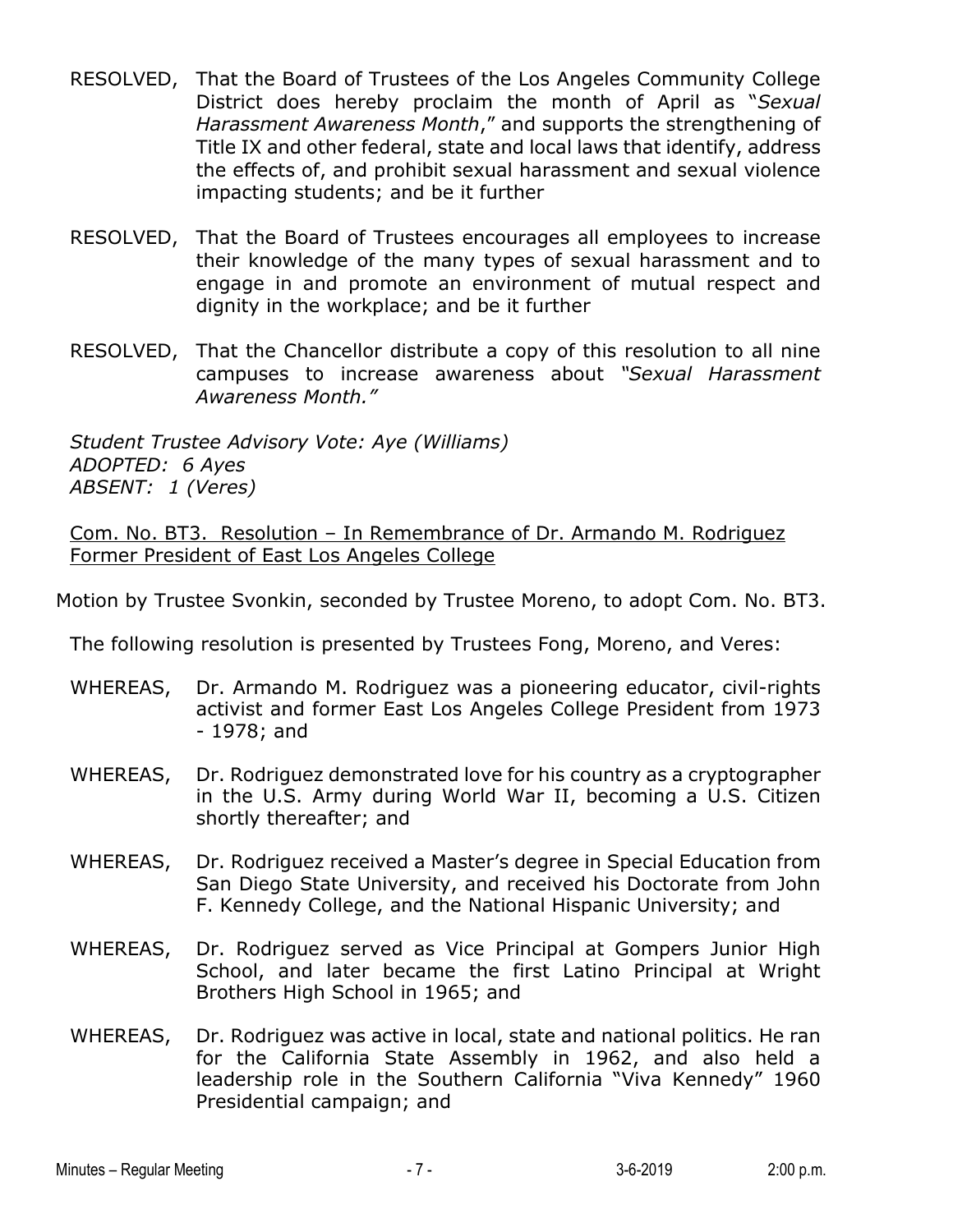- WHEREAS, Dr. Armando M. Rodriguez served the Administrations of four United States Presidents; including Presidents Lyndon B. Johnson, Jimmy Carter, Richard Nixon, and Ronald Reagan; and
- WHEREAS, In 1967, President Johnson appointed Rodriguez to head the Office of Spanish Speaking American Affairs in the Department of Health, Education, and Welfare; and
- WHEREAS, President Richard Nixon appointed Rodriguez as the Assistant Commissioner of Education; and
- WHEREAS, President Jimmy Carter appointed Rodriguez as the Director of the U.S. Employment Opportunity Commission (EEOC), a post he retained under President Ronald Reagan until 1983; and
- WHEREAS, In 1973, because of his passion and steadfast commitment to expanding access to higher education, Dr. Rodriguez was appointed President of East Los Angeles College; now, therefore, be it
- RESOLVED, That the Board of Trustees hereby publicly honors and recognizes Dr. Rodriguez' dedication and accomplishments to the Los Angeles Community College District; and be it further
- RESOLVED, That Board of Trustees of the Los Angeles Community District (LACCD) expresses a profound appreciation and gratitude for Dr. Rodriquez' unparalleled contributions, leadership, and commemorate that expression of gratitude by adopting this Resolution of Remembrance.

*Student Trustee Advisory Vote: Aye (Williams) ADOPTED: 6 Ayes ABSENT: 1 (Veres)*

Com. No. BT4. Resolution – In Support Of California Assembly Concurrent Resolution No. 31 (Limon) Which Would Recognize April 2019 As California Community College Month

Motion by Trustee Svonkin, seconded by Trustee Vela, to adopt Com. No. BT4.

The following resolution is presented by Trustees Moreno and Svonkin:

- WHEREAS, April is celebrated as National Community College Month across the nation, and April 2019 marks the Community College Centennial; and
- WHEREAS, The California Community Colleges, the largest system of higher education in the country with 2,100,000 students, are an essential resource for the State of California, its people, and its economy; and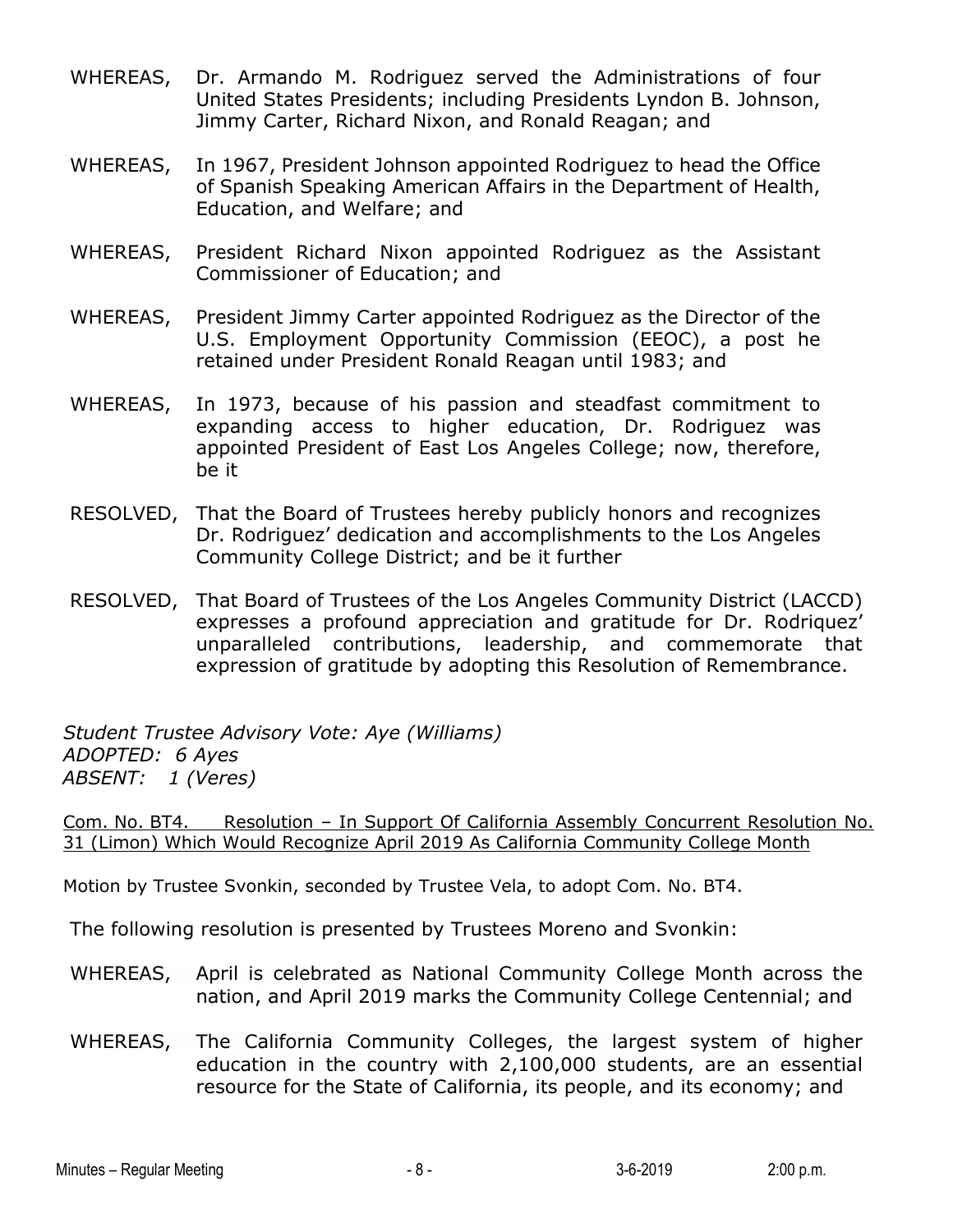- WHEREAS, The California Community Colleges provide excellent educational offerings for students wishing to transfer to the California State University, the University of California, and independent colleges and universities; and
- WHEREAS, The California Community Colleges offer career education programs for students to be competitive in today's demanding workforce, leading them to productive, higher-wage futures, and provide the state's fastest growing industries with the skilled labor upon which their success depends; and
- WHEREAS, The California Community Colleges bring higher education within the reach of every Californian because of their open admissions, low enrollment fees, financial assistance for low-income students, academic and career guidance, outstanding teaching by dedicated faculty, and specialized support services for students; and
- WHEREAS, The California Community Colleges serve the state in 114 communities and online with innovative programs that respond quickly to the needs of students, employers, and regional economies, and serve as a primary driver of social and economic mobility for Californians; and
- WHEREAS, By 2020, 65 percent of jobs in the United States will require some type of college credential or degree, the Board of Governors of the California Community Colleges adopted the Vision for Success, a strategic plan that articulates bold goals to improve student outcomes, including increased attainment of degrees and certificates, transfers to four-year institutions, reduction of excess unit accumulation by students, securing gainful employment, and closing achievement gaps; and
- WHEREAS, The Vision for Success puts a sharp focus on students' goals and needs, designing programs and making decisions that put students first; now, therefore, be it
- RESOLVED, That the Los Angeles Community College District Board of Trustees declares April 2019 as California Community College Month, and commends the nation's community colleges on providing opportunity and excellence in higher education and workforce preparation; and be it further
- RESOLVED, That the Los Angeles Community College District Board of Trustees urges the residents of California to participate in public events held on their local community college campuses during California Community College Month; and be it further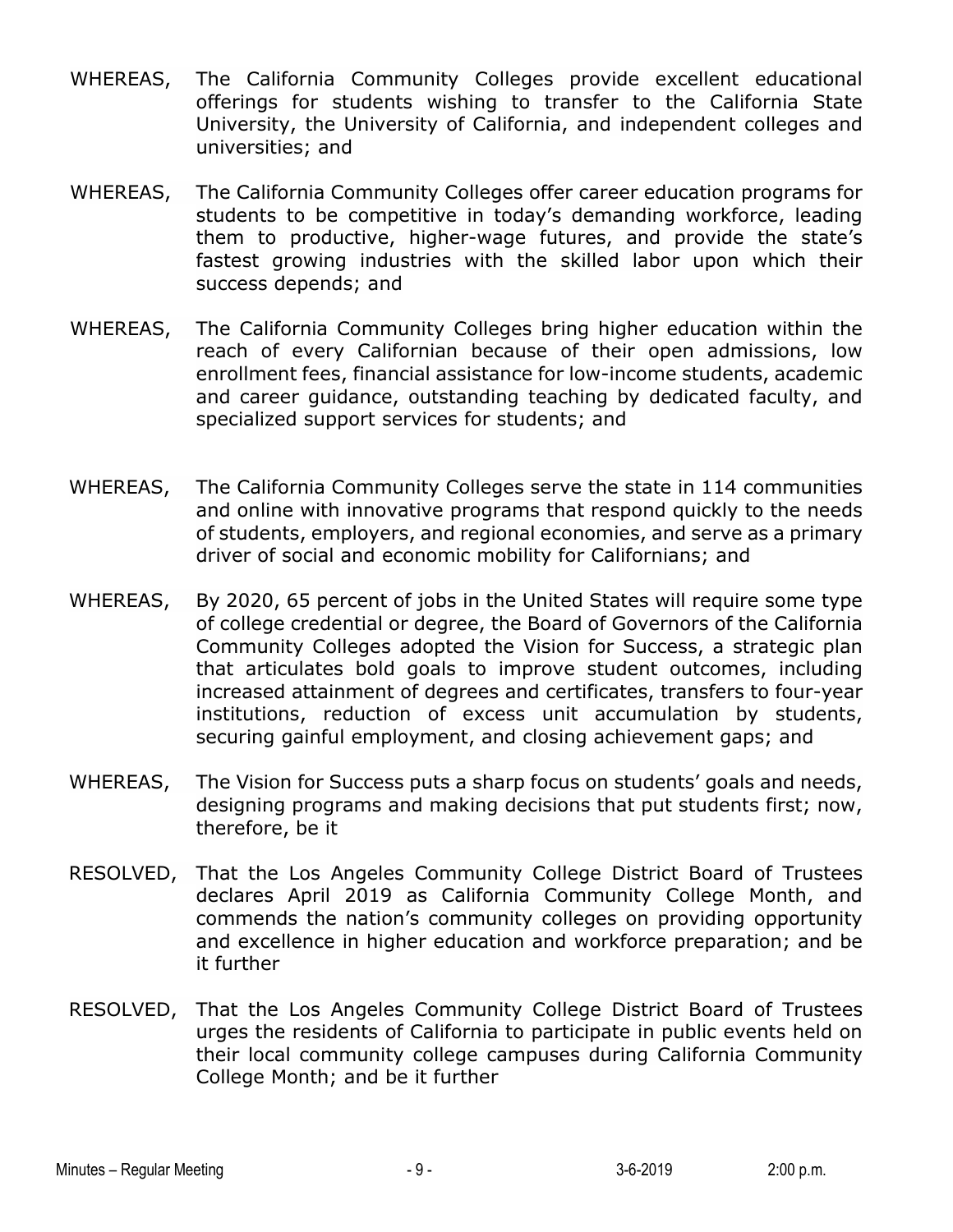RESOLVED, That the Los Angeles Community College District Board of Trustees support California Assembly Concurrent Resolution 31 (Limon) which recognizes April 2019 as California Community College Month.

*Student Trustee Advisory Vote: Aye (Williams) ADOPTED: 7 Ayes*

Com. No. BT5. Board Travel Authorizations

Motion by Trustee Buelna, seconded by Trustee Hoffman, to adopt Com. No. BT5.

*APPROVED: 7 Ayes*

Com. No. BT6. Trustee Absence Ratification

Motion by Trustee Svonkin, seconded by Trustee Hoffman, to approve Com. No. BT6.

*APPROVED: 7 Ayes*

### **REPORT FROM THE CHANCELLOR**

#### Report from the Chancellor Regarding Activities or Pending Issues in the District

Chancellor Rodriguez announced that the "March 2019 – Chancellor's Monthly Report," "District Quarterly publication," and the "2017-2018 Annual Report" are displayed on the District's website for the public's viewing. The reports have a lot of valuable information illustrating all the LACCD's accomplishments.

Chancellor Rodriguez discussed that he has met twice with the SEIU Local 99 members to address their workplace concerns and the campuses' cleanliness. He indicated that outlined measures are being discussed that will result in stronger leadership. He indicated that professional development workshops will be available to them as well as the right tools to support our custodians. He will have a full report to the Board soon.

With respect to the work environment component, Dr. Albert Roman added that they are currently conducting a mediation intervention process and conducting interviews with the Local 99 members that addressed the Board during Public Comment. This should be completed in two-three weeks.

#### College Presentation: "Black History Month at LATTC"

Dr. Frank gave a summary of the presentation and introduced Dr. Linda Cole and Dr. Ayesha Randall.

Dr. Cole and Dr. Randall discussed the various activities honoring Black History Month and presented a video depicting, "Black Migration, National 2019 Black History Month Theme from Carter G. Woodson's Association for the Study of African American Life and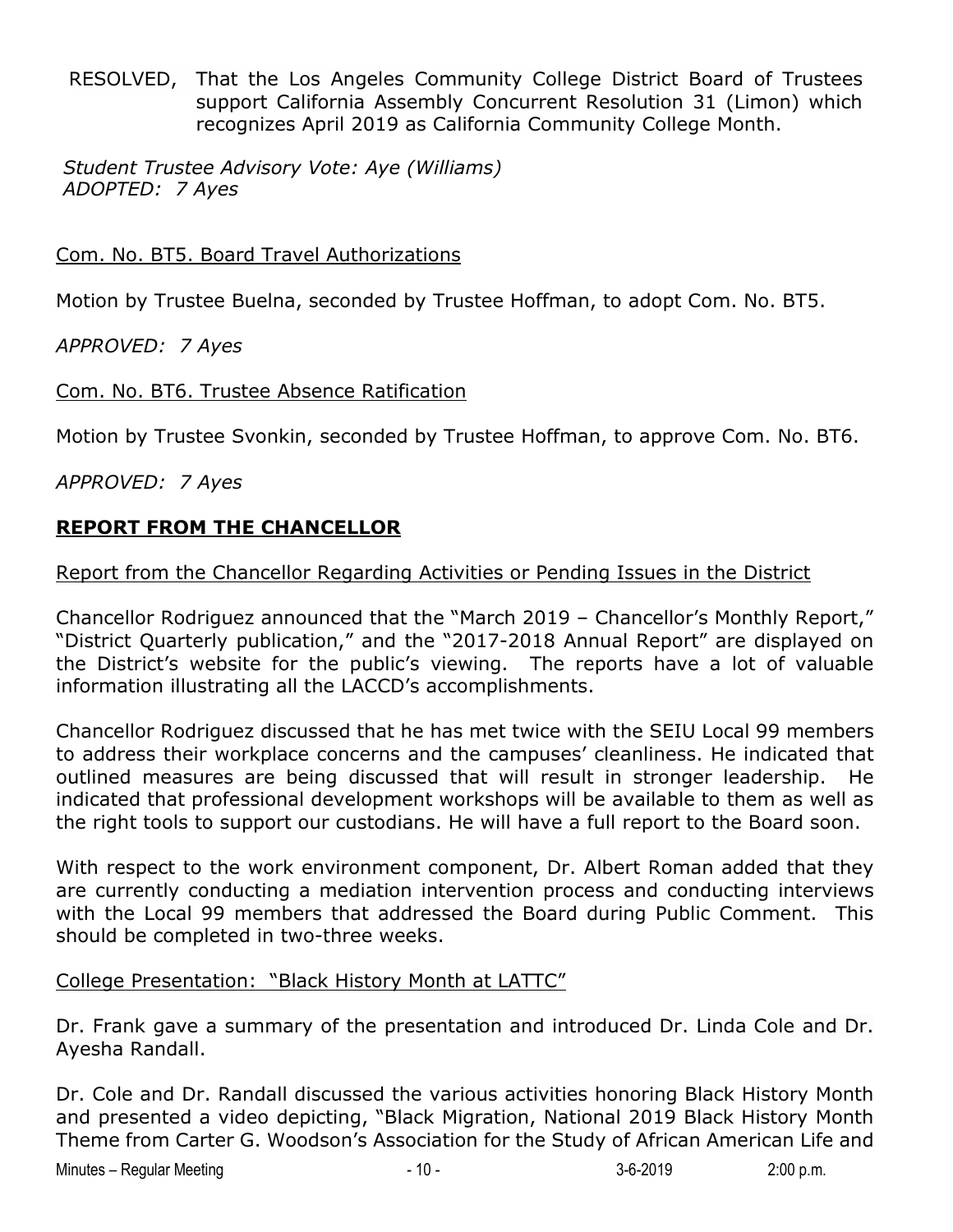History." Dr. Cole introduced Coach Richard Wells, Athletic Director of the Los Angeles Trade Technical College (LATTC) Athletics Department. He has been a coach and faculty member at LATTC since 1979. Coach Wells is currently the head coach of the Men's Basketball Team. Coach Wells is also a professor of Health and Kinesiology. He is currently the President of the LATTC Black Faculty and Staff Association (BFSA) local chapter. The LACCD Black Faculty & Staff Association and the LATTC Basketball Team honored Coach Wells on his last day at LATTC.

#### **CONSENT CALENDAR**

### **Matters Requiring a Majority Vote**

President Fong noted for the record that the following are withdrawn:

- Com. No. BT5. Board Travel Authorization Item A.
- Com. No. CH1. Amend Board Rule 10509
- Com. No. BSD1. Item L. Service Agreements, Contract 4500266922
- Com. No. FPD1. Roman Number II. Authorize Construction Contracts Item A.

Motion by Trustee Moreno, seconded by Trustee Veres, to adopt the Consent Calendar for Matters Requiring a Majority Vote.

Com. No. BF1. Ratify Budget Revisions and Appropriation Transfers

Com. No. BF2. Amend the List of Organizational Membership

Com. No. HRD1. Approve Personnel Services Routine Action

Com. No. ISD1. Approve New Educational Courses and Program

Com. No. ISD2. Approve New Community Services Courses

Com. No. ISD3. Approve College and Career Access Pathway Partnership Agreement Between The El Camino Unified School District and The Los Angeles Community College **District** 

Com. No. ISD4. Approve Out of State Student Travel

Com. No. ISD5. Ratify In-State Student Travel

Com. No. ISD6. Ratify Out of State Student Travel

Com. No. ISD7. Approve In-State Student Travel

Com. No. PC1. Personnel Commission Actions

Correspondence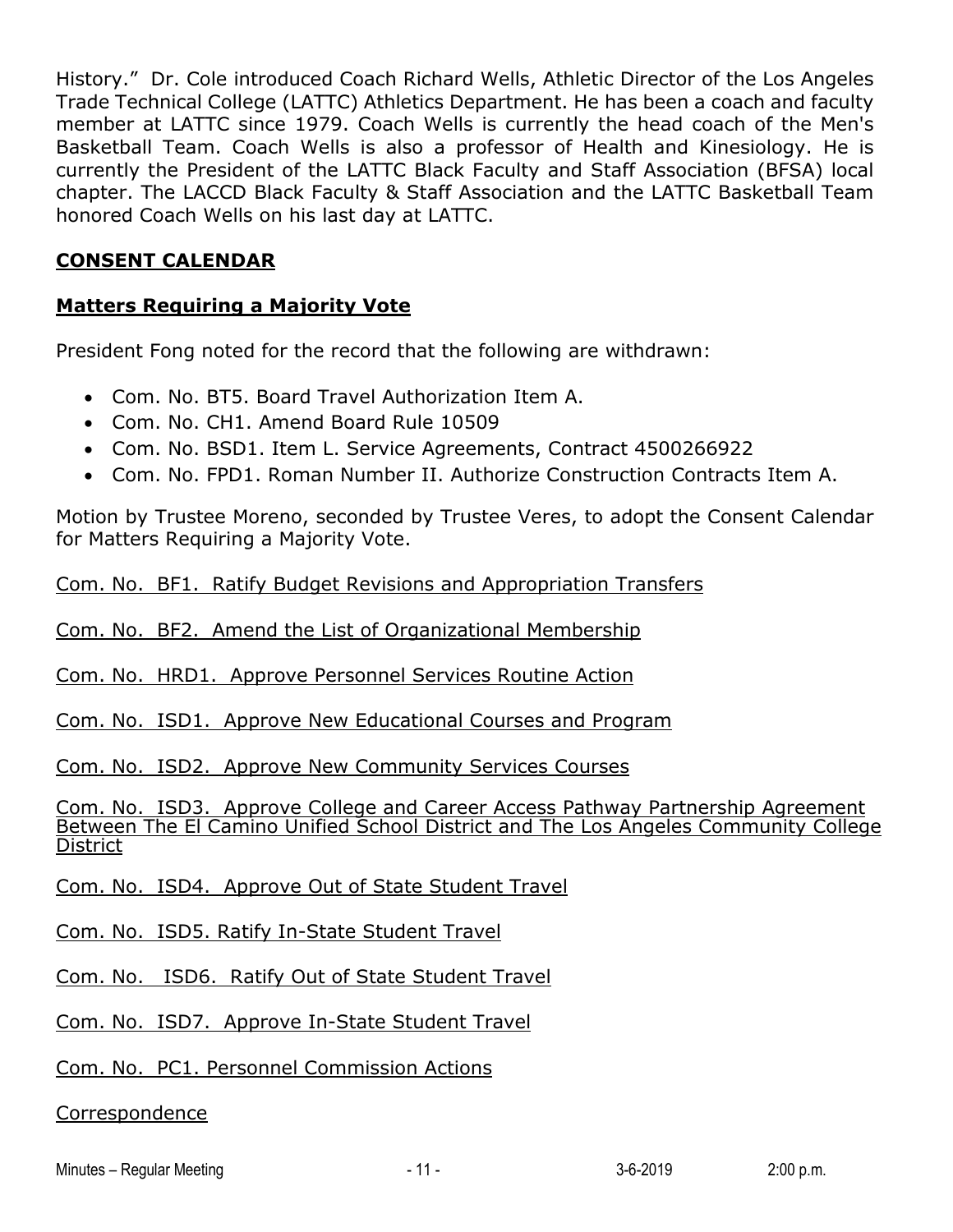*The Student Trustee's vote did not apply to HRD1., ISD4., ISD5., ISD6., ISD7., and the Correspondence.*

*Student Trustee Advisory Vote: Aye (Williams) ADOPTED: 7 Ayes*

Business Services Division Matters Requiring a Majority Vote

Com. No. BSD1. Ratify Business Services Actions

Motion by Trustee Veres, seconded by Trustee Hoffman, to adopt the Consent Calendar for Com. No. BSD1.

*Student Trustee Advisory Vote: Aye (Williams) ADOPTED: 6 Ayes ABSENT:* 1 (Buelna)

Com. No. BSD2. Approve Business Services Actions

Motion by Trustee Vela, seconded by Trustee Veres, to adopt the Consent Calendar for Com. No. BSD2.

*Student Trustee Advisory Vote: Aye (Williams) ADOPTED: 7 Ayes*

Facilities and Planning Division Matters Requiring a Majority Vote

Com. No. FPD1. Approve Facilities Planning and Development Report

Motion by Trustee Veres, seconded by Trustee Svonkin, to adopt the Consent Calendar for Com. No. FPD1.

*Student Trustee Advisory Vote: Aye (Williams) ADOPTED: 7 Ayes*

# **Roman Numeral II. A. Authorize Construction Contracts**

### **Authorize a contract with NoHo Constructors to provide general construction services for the Repair/Replace . . .**

#### **Withdrawn**

With respect to Roman Numeral VII. Ratify Amendments to Design-Build Agreements Item A. Ratify Amendment No. 15 to Design-Build services for the S.A.I.L.S.- Student Union project at Los Angeles Harbor College, Trustee Svonkin expressed his concern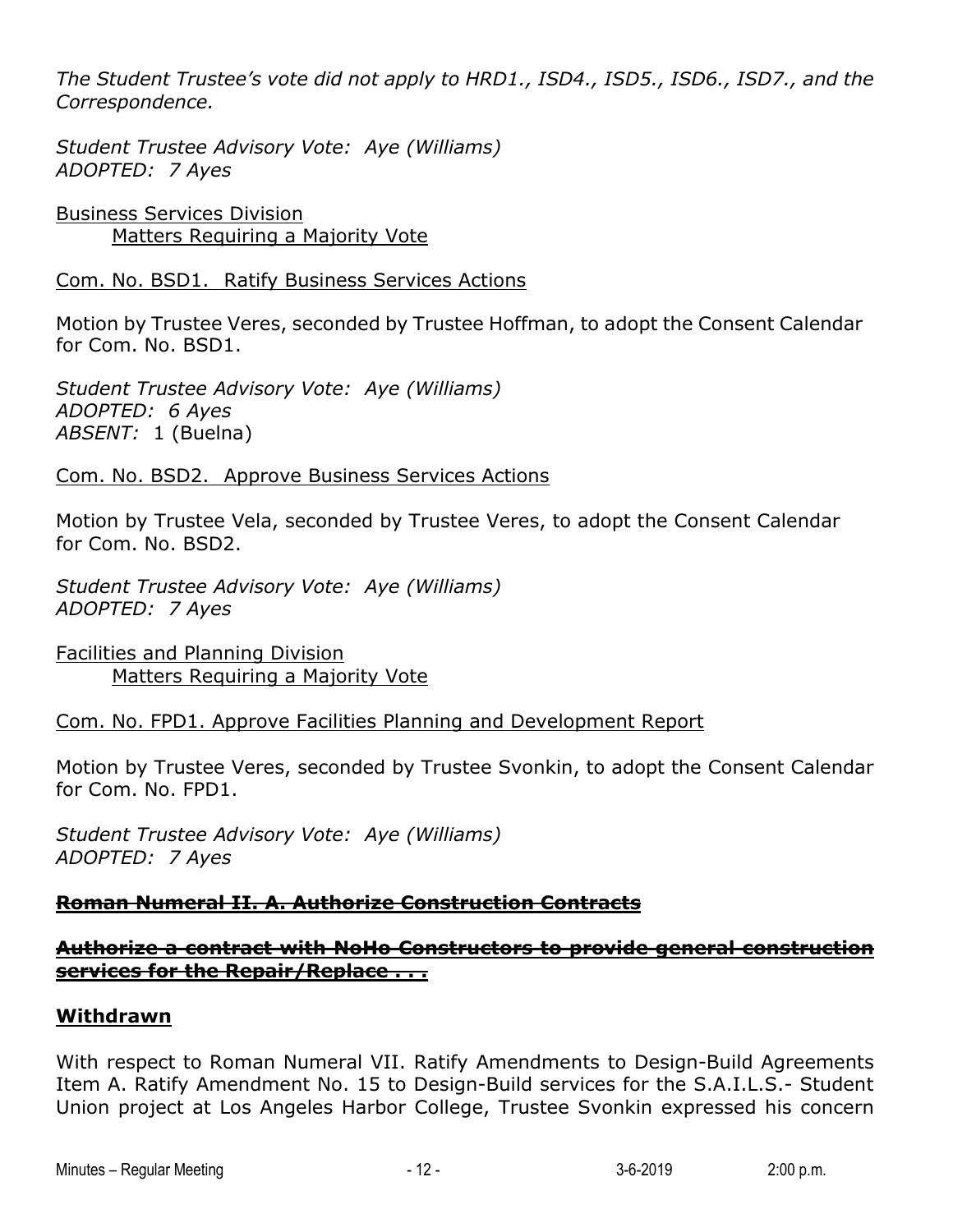regarding the significant amendments that increased the cost by \$9 million. He asked what we can do differently to keep projects on time and on budget.

Mr. Prieto recommended that mitigation be a consideration to address over spending.

With respect to Roman Numeral IX. Ratify Amendment to Lease Lease-Back Agreement, Ratify amendment \$1 million, Trustee Svonkin registered a "No" vote.

Trustee Veres stated for the record that the Board has requested a Special Closed Session on this item. He noted that the procurement process component is difficult and might take longer to address.

Com. No. FPD2. Authorize Disposal of Surplus Personal Property from Los Angeles Community Colleges

Motion by Trustee Veres, seconded by Trustee Svonkin, to adopt the Consent Calendar for Com. No. FPD2.

*Student Trustee Advisory Vote: Aye (Williams) ADOPTED: 7 Ayes*

\* \* \*

### **RECOMMENDATIONS FROM THE CHANCELLOR**

#### **Matters Requiring a Super Majority Vote**

### **NOTICE REPORTS AND INFORMATIVES Matters Requiring a Super Majority Vote – None**

Com. No. BF/A. [Informative] 2018-2019 Second Quarter Financial Status Report

Noticed by Chancellor Rodriguez.

# Com. No. CH/A. [Informative] Amend 2018-2019 Regular Board and Committees Meeting Calendars

Noticed by Chancellor Rodriguez.

# Com. No. CH/B. [Notice] Amend Board Rule 2801: Naming of Buildings and Facilities Components

Noticed by Chancellor Rodriguez.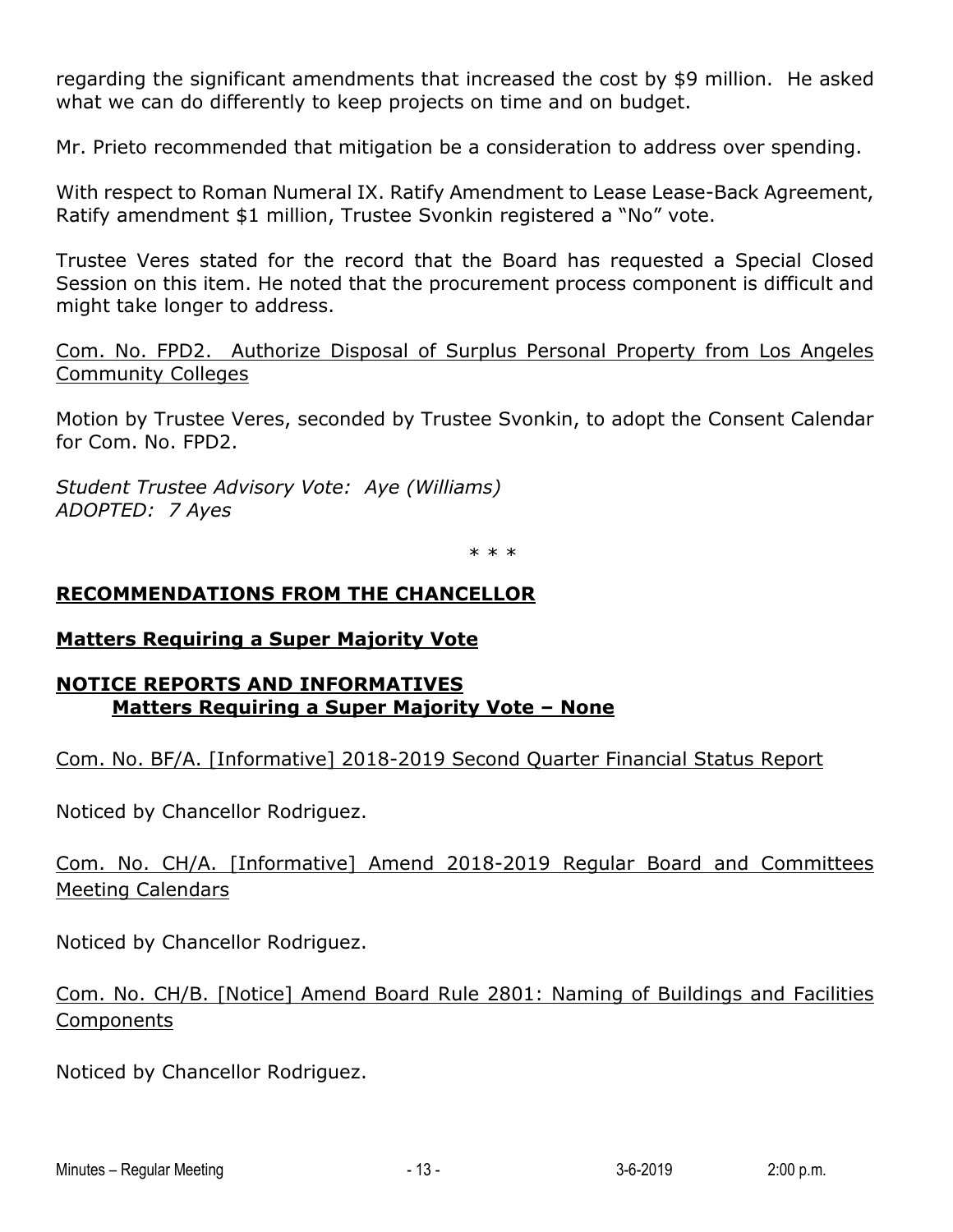# Com. No. ISD/A. [Informative] Notification of Out of State Travel

Noticed by Chancellor Rodriguez.

Com. No. FPD/A. [Notice] Revise Board Rule 7706 Et. Seq. – Los Angeles Community College District Records

Com. No. BF/A [Informative] 2018-2019 First Quarter Financial Status Report

Noticed by Chancellor Rodriguez. Com. No. CH/A [Notice] Repeal Board Rule Chapter IX, Article IX ET SEQ.

Noticed by Chancellor Rodriguez.

# **ANNOUNCEMENTS AND INDICATIONS OF FUTURE PROPOSED ACTIONS BY MEMBERS OF THE BOARD OF TRUSTEES**

# **REQUESTS TO ADDRESS THE BOARD of TRUSTEES REGARDING CLOSED SESSION AGENDA MATTERS**

None

# **RECESS TO CLOSED SESSION**

There being no objection, the Board recessed to Closed Session in accordance with The Ralph M. Brown Act, Government Code sections 54950 et seq., and the Education Code to discuss the matters on the posted Closed Session agenda pursuant to Government Code section 54954.5 (see Attachment A).

The regular meeting recessed to Closed Session at 6:30 p.m.

# **RECONVENE REGULAR MEETING**

The regular meeting reconvened at 10:00 p.m.

The following members were present: Gabriel Buelna, Mike Fong, Ernest H. Moreno, Scott J. Svonkin, David Vela, and Steven F. Veres. Absent: Andra Hoffman.

Student Trustee Kellie Williams was absent.

# **REPORT OF ACTIONS TAKEN IN CLOSED SESSION – March 6, 2019**

President Fong indicated that The Ralph M. Brown Act requires that certain matters determined in Closed Session be reported during the public session that follows: